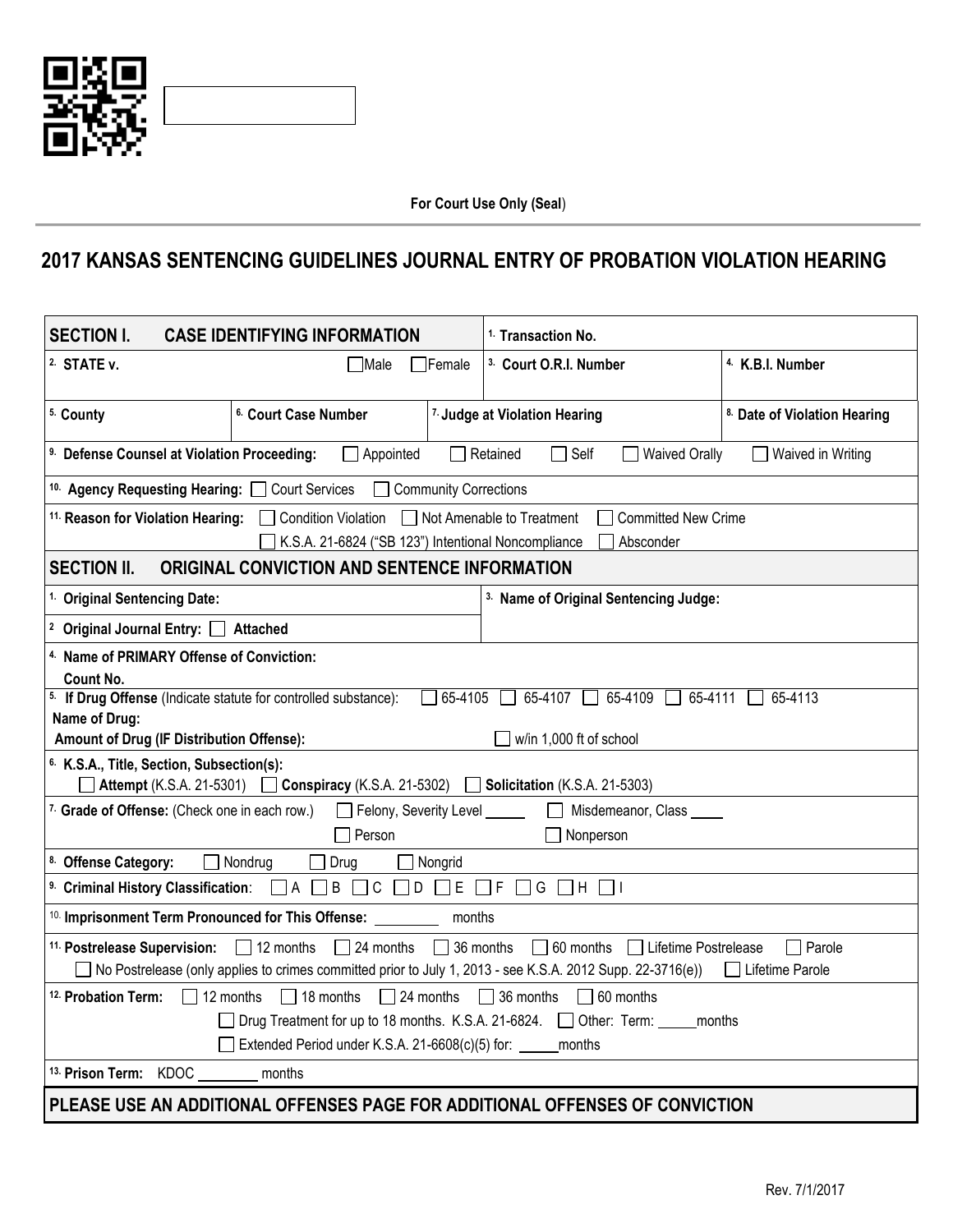| Case No.                                                                                                                                                                                                                                                                                                                                                                                                                                                                                                                                                                                                                                                                                                                                                                                                                                                                                                                                                                                                                                                                                                                                                                                                                                                                                                                                           | (PAGE 2)                                                                                                                                      |  |  |  |  |
|----------------------------------------------------------------------------------------------------------------------------------------------------------------------------------------------------------------------------------------------------------------------------------------------------------------------------------------------------------------------------------------------------------------------------------------------------------------------------------------------------------------------------------------------------------------------------------------------------------------------------------------------------------------------------------------------------------------------------------------------------------------------------------------------------------------------------------------------------------------------------------------------------------------------------------------------------------------------------------------------------------------------------------------------------------------------------------------------------------------------------------------------------------------------------------------------------------------------------------------------------------------------------------------------------------------------------------------------------|-----------------------------------------------------------------------------------------------------------------------------------------------|--|--|--|--|
| <b>SECTION III. VIOLATION SANCTION HISTORY</b>                                                                                                                                                                                                                                                                                                                                                                                                                                                                                                                                                                                                                                                                                                                                                                                                                                                                                                                                                                                                                                                                                                                                                                                                                                                                                                     |                                                                                                                                               |  |  |  |  |
| Prior "Quick Dip" county jail sanctions imposed (K.S.A. 22-<br>$3716(c)(1)(B))$ :<br>days imposed by $\Box$ Supervising officer $\Box$ Court<br>1 <sup>st</sup><br>days imposed by $\Box$ Supervising officer $\Box$ Court<br>2 <sub>nd</sub><br>days imposed by $\Box$ Supervising officer $\Box$ Court<br>3 <sub>rd</sub><br>days imposed by $\Box$ Supervising officer $\Box$ Court<br>4 <sup>th</sup><br>days imposed by □ Supervising officer □ Court<br>5 <sup>th</sup><br>days imposed by $\Box$ Supervising officer $\Box$ Court<br>6 <sup>th</sup><br>days imposed by $\Box$ Supervising officer $\Box$ Court<br>7 <sup>th</sup><br>days imposed by □ Supervising officer □ Court<br>8 <sup>th</sup><br>days imposed by □ Supervising officer □ Court<br>9th                                                                                                                                                                                                                                                                                                                                                                                                                                                                                                                                                                              | 120 days in KDOC (K.S.A. 22-3716(c)(1)(C))<br>180 days in KDOC (K.S.A. 22-3716(c)(1)(D))<br>Comments (including other jail sanction history): |  |  |  |  |
| SECTION IV. DISPOSITION OF THIS VIOLATION HEARING                                                                                                                                                                                                                                                                                                                                                                                                                                                                                                                                                                                                                                                                                                                                                                                                                                                                                                                                                                                                                                                                                                                                                                                                                                                                                                  |                                                                                                                                               |  |  |  |  |
| <sup>1.</sup> Disposition: No Violation Determined The court finds sufficient evidence and grounds to show and orders:<br>Violations Determined, Probation Not Revoked But:<br>Probation Conditions Modified? $\Box$ Yes $\Box$ No (If Yes, describe conditions in box #4)<br>Ordered to Community Corrections Supervision<br>Probation Extended for<br>months<br>Drug Treatment for up to 18 months. K.S.A. 21-6824, ("SB123")<br>◯ Violation Sanctions Ordered: Quick Dip: ◯ 2 day ◯ 3 day KDOC Prison Sanction: ◯ 120 days ◯ 180 days<br>County Jail $\_\_\_$ days (up to 60) (may not be imposed at same time as other sanctions - K.S.A. 22-3716(c)(11))<br>Violation Determined, Probation Revoked and Defendant Ordered to Serve:<br>□ Original Sentence □ Modified Sentence months<br>Court revoked because defendant absconded or committed new crime. (K.S.A. 22-3716(c)(8)) – state reasons in box #3.<br>□ Court revoked because of public safety or offender welfare finding. (K.S.A. 22-3716(c)(9)) – state reasons in comment box.<br>No Postrelease Period (only applies to crimes committed prior to July 1, 2013 - see K.S.A. 2012 Supp. 22-3716(e))<br>** Assigned to Conservation Camp (K.S.A. 21-6604(g))<br>** KDOC Drug Treatment Program (minimum 120 days) **(These options are included in statute, but are unavailable) |                                                                                                                                               |  |  |  |  |
| Comments:<br>2 BIDS FEES ORDERED:<br>Application Fee Assessed \$____(Per K.S.A. 22-4529, \$100 unless reduced or waived for "manifest hardship")<br>Attorney Fee Assessed \$<br>(Per K.S.A. 22-4513)<br><sup>3.</sup> If Probation was Revoked, Modified or Extended for any Reason, Please Provide a Brief Description of the Violation(s):<br>4. If Probation was Modified or Extended for any Reason, Please Provide a Brief Description of any New Conditions Imposed:                                                                                                                                                                                                                                                                                                                                                                                                                                                                                                                                                                                                                                                                                                                                                                                                                                                                         |                                                                                                                                               |  |  |  |  |
|                                                                                                                                                                                                                                                                                                                                                                                                                                                                                                                                                                                                                                                                                                                                                                                                                                                                                                                                                                                                                                                                                                                                                                                                                                                                                                                                                    |                                                                                                                                               |  |  |  |  |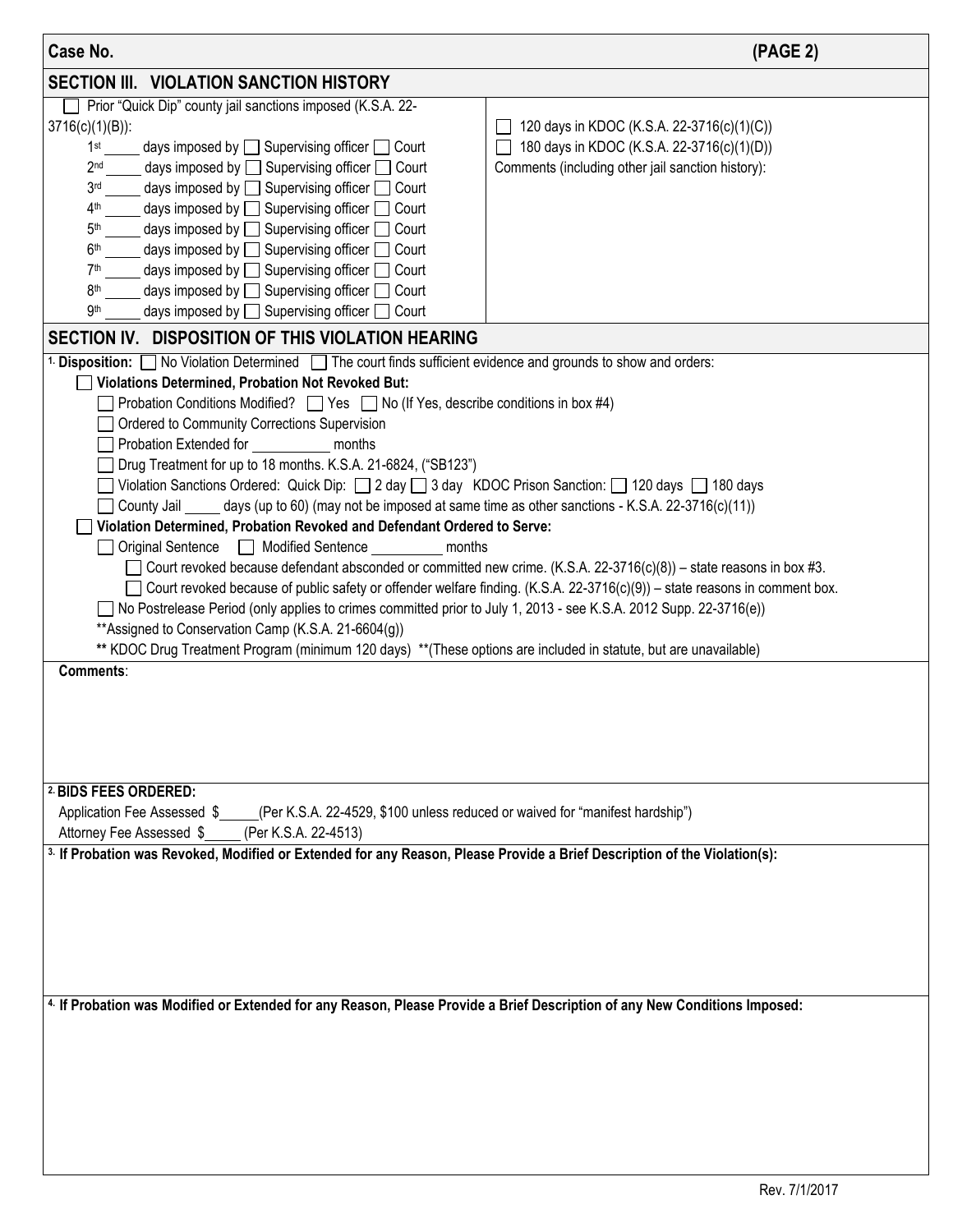| Case No.                                                                                                                                                                                                                                                                                                                                                                                                                                                                                                                                                                                                                                                                                                            |                                                                                                                                                             |            |                                                   |              |                           |                      |                                                       |                |            |                                                                                                                                                                                                                                | (PAGE 3)     |                      |                      |
|---------------------------------------------------------------------------------------------------------------------------------------------------------------------------------------------------------------------------------------------------------------------------------------------------------------------------------------------------------------------------------------------------------------------------------------------------------------------------------------------------------------------------------------------------------------------------------------------------------------------------------------------------------------------------------------------------------------------|-------------------------------------------------------------------------------------------------------------------------------------------------------------|------------|---------------------------------------------------|--------------|---------------------------|----------------------|-------------------------------------------------------|----------------|------------|--------------------------------------------------------------------------------------------------------------------------------------------------------------------------------------------------------------------------------|--------------|----------------------|----------------------|
|                                                                                                                                                                                                                                                                                                                                                                                                                                                                                                                                                                                                                                                                                                                     |                                                                                                                                                             |            |                                                   |              |                           |                      |                                                       |                |            |                                                                                                                                                                                                                                |              |                      |                      |
| SECTION IV. DISPOSITION OF THIS VIOLATION HEARING (cont.)<br>5. Incarceration Credit: Jail Credit Awarded at Original Sentencing<br>+ Credit Actually Awarded While on Probation for Current Crime (to include any KDOC violation sanction time) _<br>= Total Number of Days of Credit Actually Awarded _                                                                                                                                                                                                                                                                                                                                                                                                           |                                                                                                                                                             |            |                                                   |              |                           |                      |                                                       |                |            |                                                                                                                                                                                                                                |              |                      |                      |
| <b>Revocation Date:</b>                                                                                                                                                                                                                                                                                                                                                                                                                                                                                                                                                                                                                                                                                             | m/d/yyyy                                                                                                                                                    |            | - Total Number of Days of Credit Actually Awarded |              |                           |                      |                                                       |                |            | = SENTENCE BEGINS DATE:                                                                                                                                                                                                        |              | m/d/yyyy             |                      |
|                                                                                                                                                                                                                                                                                                                                                                                                                                                                                                                                                                                                                                                                                                                     | Enter dates (m/d/yy only) and days of credit potentially available for this case and check "A" if the days are actually awarded, or "N" if the days are not |            |                                                   |              |                           |                      |                                                       |                |            |                                                                                                                                                                                                                                |              |                      |                      |
| awarded by the court. (attach additional pages if necessary)                                                                                                                                                                                                                                                                                                                                                                                                                                                                                                                                                                                                                                                        |                                                                                                                                                             |            |                                                   |              |                           |                      |                                                       |                |            |                                                                                                                                                                                                                                |              |                      |                      |
| *Location-                                                                                                                                                                                                                                                                                                                                                                                                                                                                                                                                                                                                                                                                                                          | From:                                                                                                                                                       | To:        |                                                   | Days         | $\Box$ A                  | $\Box$ N             | *Location-                                            | From:          | To:        | $\equiv$                                                                                                                                                                                                                       | Days         | $\Box$ A             | $\Box$ N             |
| *Location-                                                                                                                                                                                                                                                                                                                                                                                                                                                                                                                                                                                                                                                                                                          | From:                                                                                                                                                       | To:        | $=$                                               | Days         | $\Box$ A                  | $\Box$ N             | *Location-                                            | From:          | To:        | $=$                                                                                                                                                                                                                            | Days         | $\Box$ A             | $\Box$ N             |
| *Location-<br>*Location-                                                                                                                                                                                                                                                                                                                                                                                                                                                                                                                                                                                                                                                                                            | From:<br>From:                                                                                                                                              | To:<br>To: | $\equiv$<br>$=$                                   | Days<br>Days | $\overline{\Box}$ A<br>٦A | $\Box$ N<br>$\Box$ N | *Location-<br>*Location-                              | From:<br>From: | To:<br>To: | $=$<br>$\equiv$                                                                                                                                                                                                                | Days<br>Days | $\Box$ A<br>$\Box$ A | $\Box$ N<br>$\Box$ N |
|                                                                                                                                                                                                                                                                                                                                                                                                                                                                                                                                                                                                                                                                                                                     | *Enter appropriate letters to indicate the type of location where credit may have been earned:                                                              |            |                                                   |              |                           |                      |                                                       |                |            |                                                                                                                                                                                                                                |              |                      |                      |
| J=Jail TL=Treatment (Locked) TU=Treatment (Unlocked) RL=Residential (Locked)                                                                                                                                                                                                                                                                                                                                                                                                                                                                                                                                                                                                                                        |                                                                                                                                                             |            |                                                   |              |                           |                      |                                                       |                |            | RU=Residential (Unlocked) HA=House Arrest                                                                                                                                                                                      |              |                      |                      |
|                                                                                                                                                                                                                                                                                                                                                                                                                                                                                                                                                                                                                                                                                                                     |                                                                                                                                                             |            |                                                   |              |                           |                      |                                                       |                |            |                                                                                                                                                                                                                                |              |                      |                      |
| <sup>6.</sup> Prior Case(s) to Which the Current Sentence is to Run Concurrent or Consecutive:<br>Case No.<br>or Consecutive<br>Concurrent [<br>County<br>Sentence<br>or Consecutive<br>Case No.<br>Concurrent [<br>County<br>Sentence<br><u>and the company of the company of the company of the company of the company of the company of the company of the company of the company of the company of the company of the company of the company of the company of the com</u><br>Case No.<br>Concurrent [<br>or Consecutive<br>Sentence<br>Case No.<br>or Consecutive<br>Sentence<br>Concurrent  <br>County <u>County</u><br>Others:<br><b>SECTION V.</b><br><b>SIGNATURES</b><br><sup>1.</sup> Judge's Signature: |                                                                                                                                                             |            |                                                   |              |                           |                      |                                                       |                |            |                                                                                                                                                                                                                                |              |                      |                      |
| <sup>2.</sup> Prosecuting Attorney:<br>Phone No:                                                                                                                                                                                                                                                                                                                                                                                                                                                                                                                                                                                                                                                                    |                                                                                                                                                             |            | Date:                                             |              |                           |                      | <sup>3.</sup> Defense Attorney:<br>Signed: __________ |                |            | Date: the contract of the contract of the contract of the contract of the contract of the contract of the contract of the contract of the contract of the contract of the contract of the contract of the contract of the cont |              |                      |                      |
| THIS FORM MUST BE ACCOMPANIED BY A COPY OF THE ORIGINAL JOURNAL ENTRY OF JUDGMENT                                                                                                                                                                                                                                                                                                                                                                                                                                                                                                                                                                                                                                   |                                                                                                                                                             |            |                                                   |              |                           |                      |                                                       |                |            |                                                                                                                                                                                                                                |              |                      |                      |